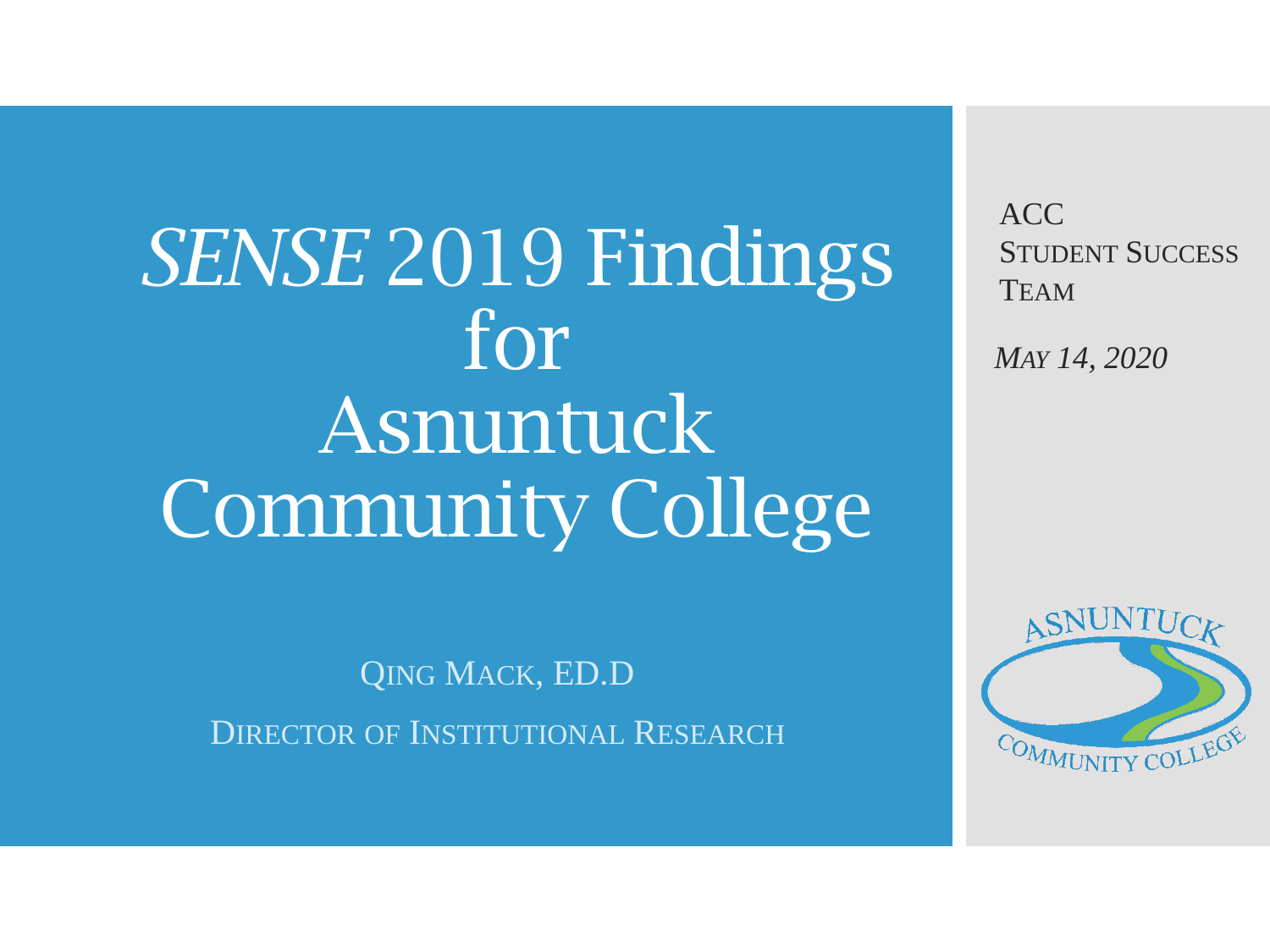## **Presentation Overview**

- *SENSE* Overview
- Student Respondent Profile
- *SENSE* Benchmarks
- Discussions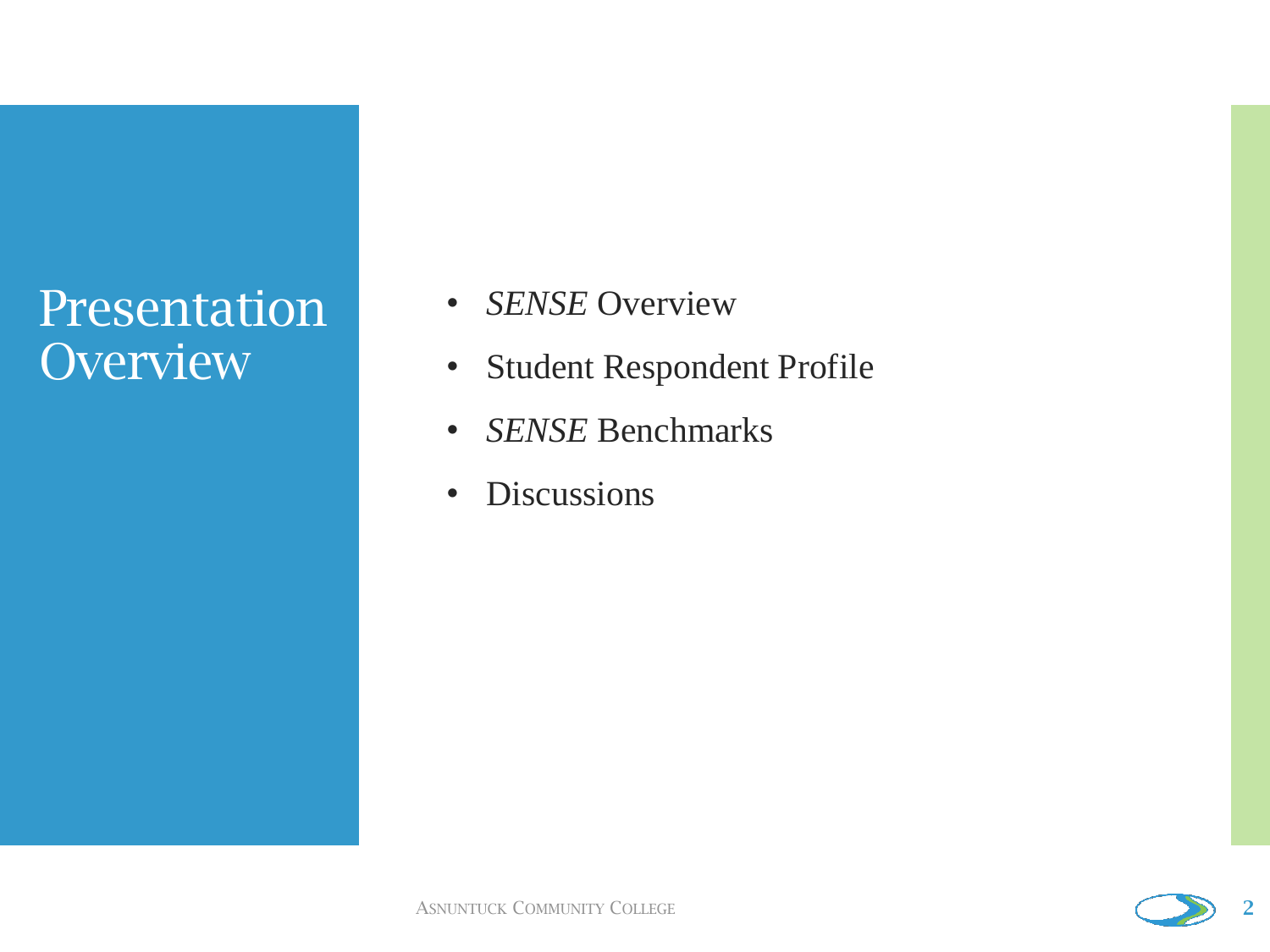*SENSE* helps us understand the experience of entering students and engage these students in the earliest weeks of their college experience

The Survey of Entering Student Engagement (*SENSE*)



#### ASNUNTUCK COMMUNITY COLLEGE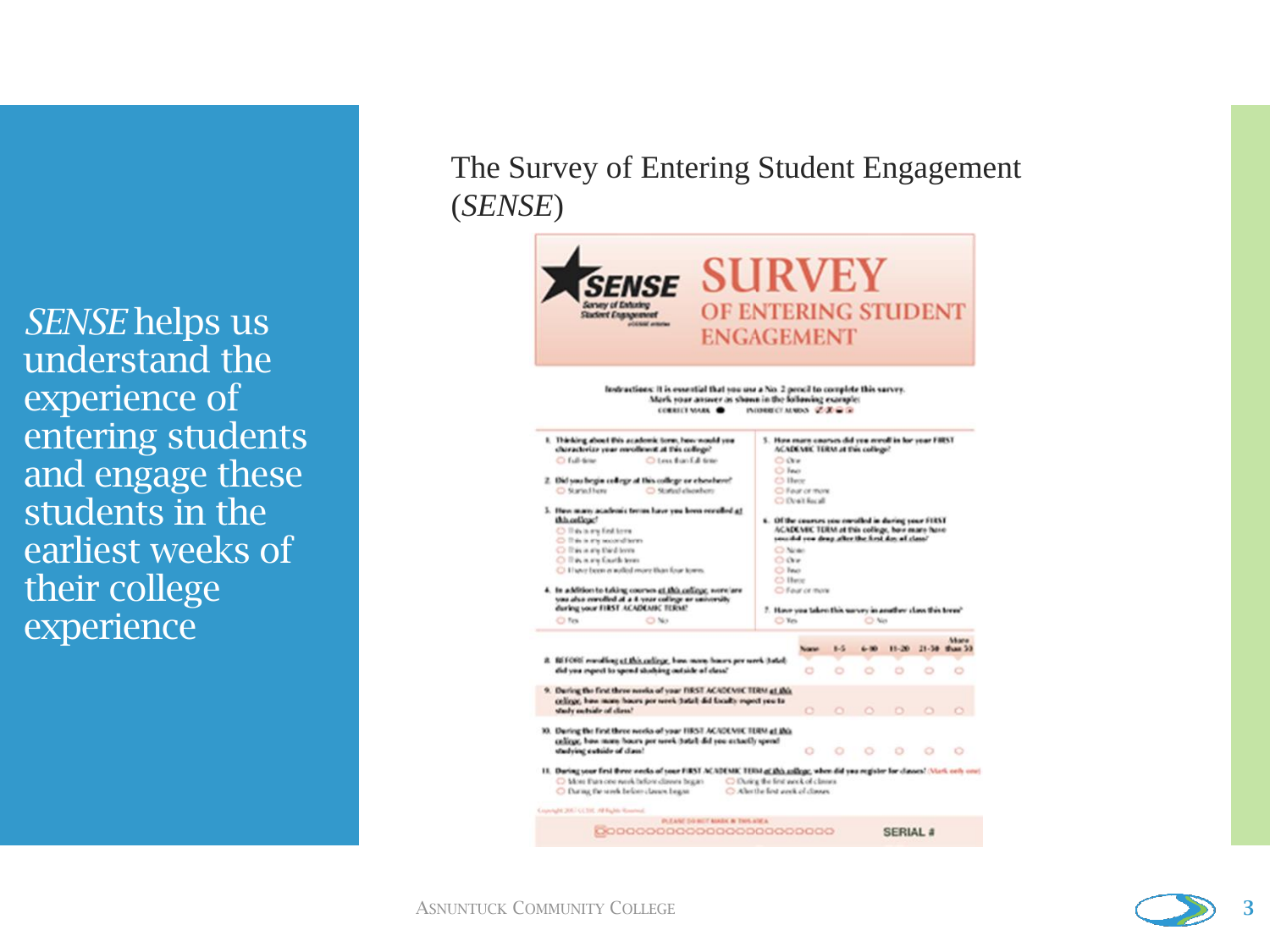# What is Student Engagement?

…the amount of time and energy students invest in meaningful educational practices

…the institutional practices and student behaviors that are highly correlated with student learning and retention

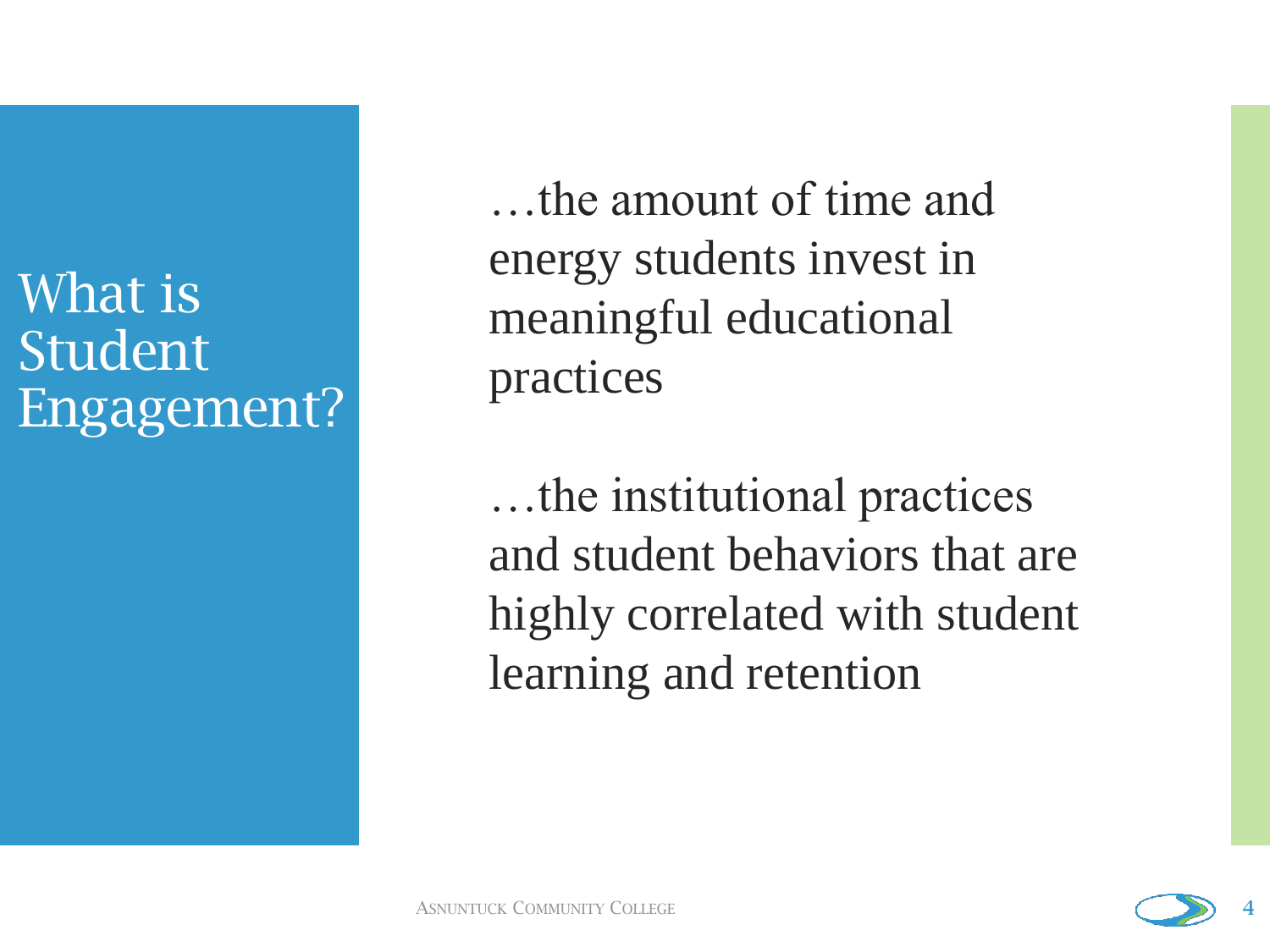**Student** Respondent Profile at ACC

- Overall 132 responses collected.
- Enrollment Status 68% FT, 32% PT
- Age 88% under age of 25
- $Sex Male/Female 48\%/48\%$
- Race & Ethnicity 67% White, 11% Hispanic, 8% Black
- First-Generation Status 30%

Note: Survey results are weighted based on the most recent publicly available IPEDS enrollment figures - in order to apply the appropriate representation of less than full-time and full-time student responses to SENSE data.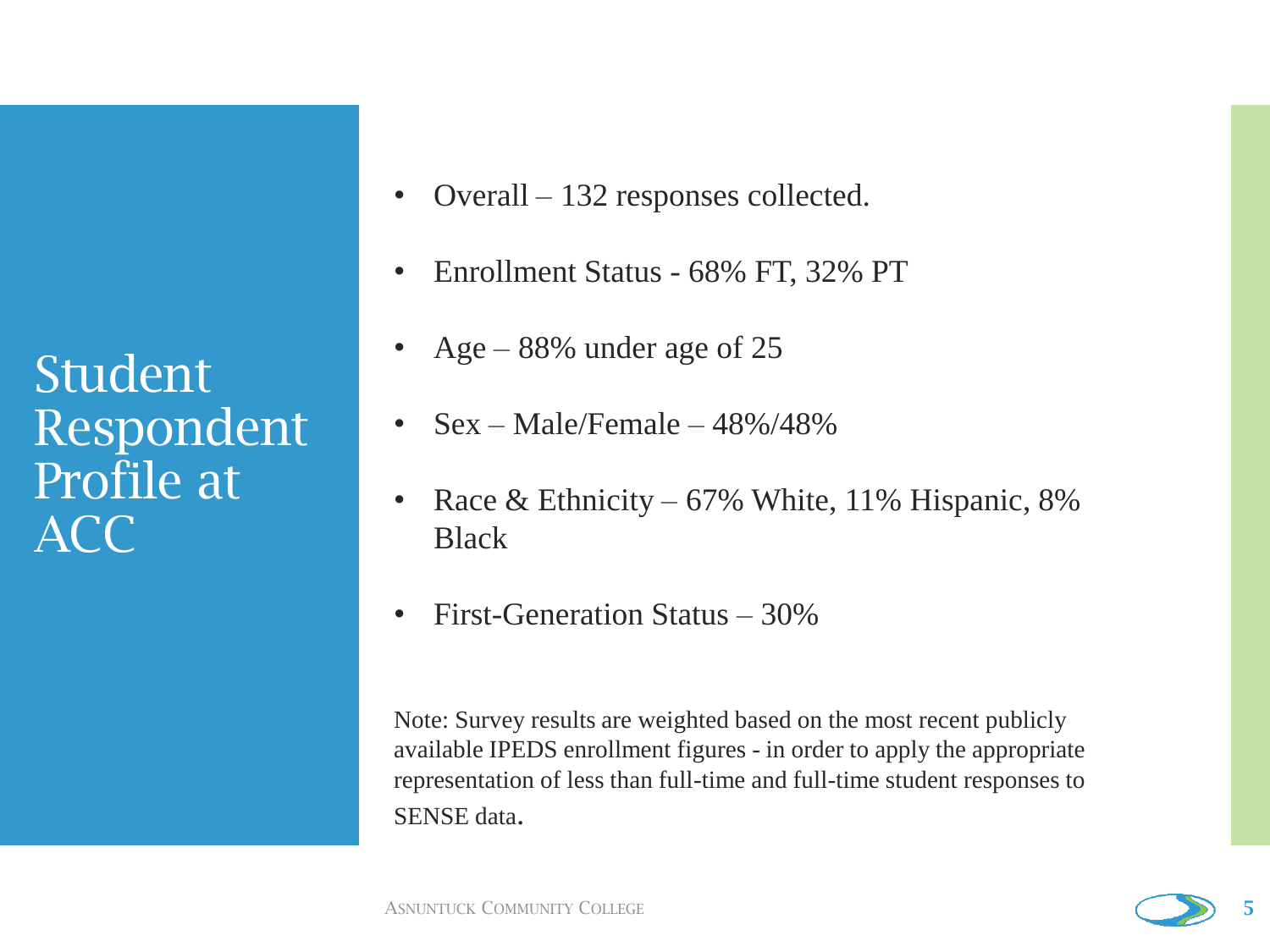

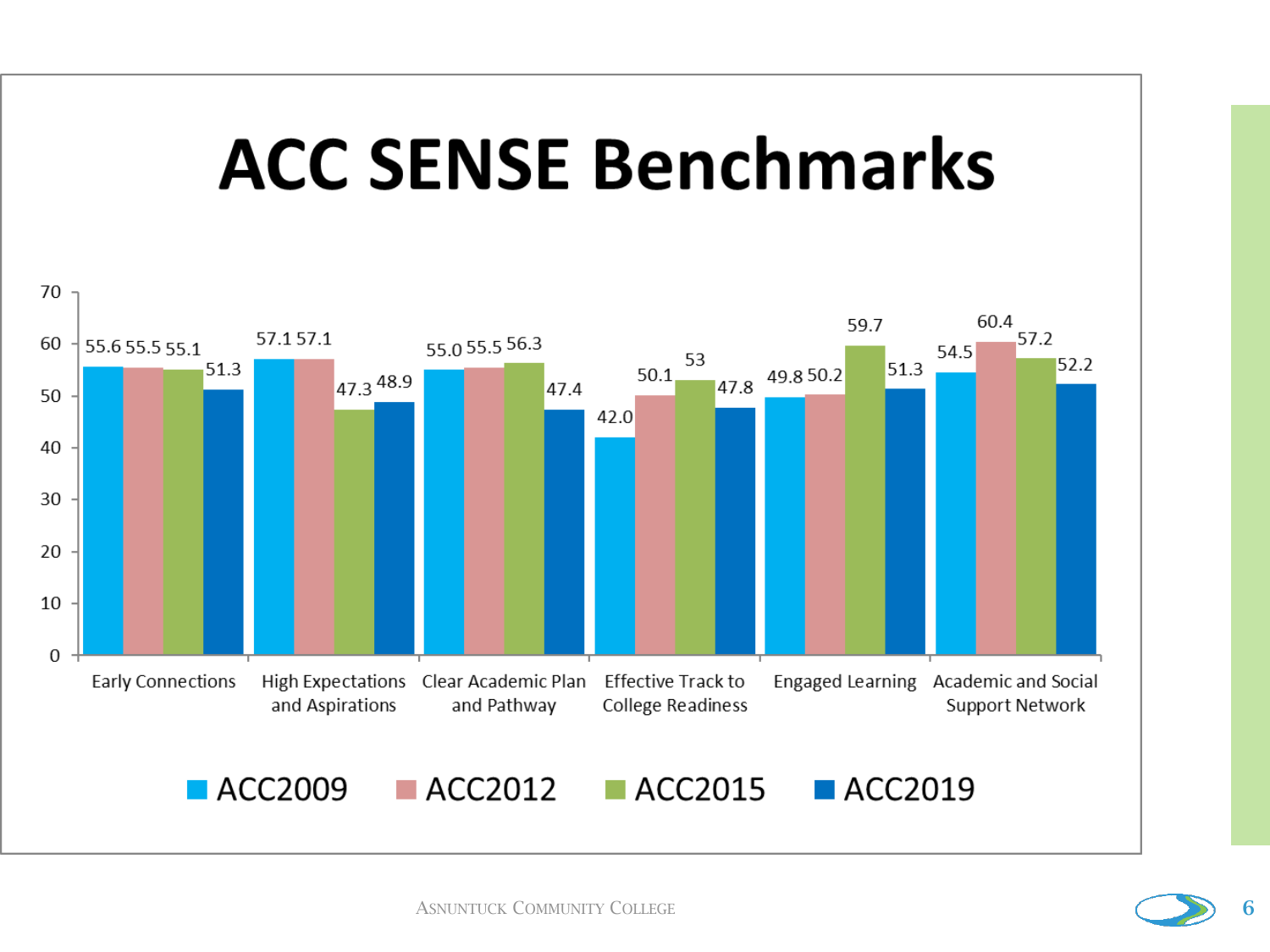## **Asnuntuck Community College vs. Connecticut Community Colleges Selective SENSE Benchmarks** 2019





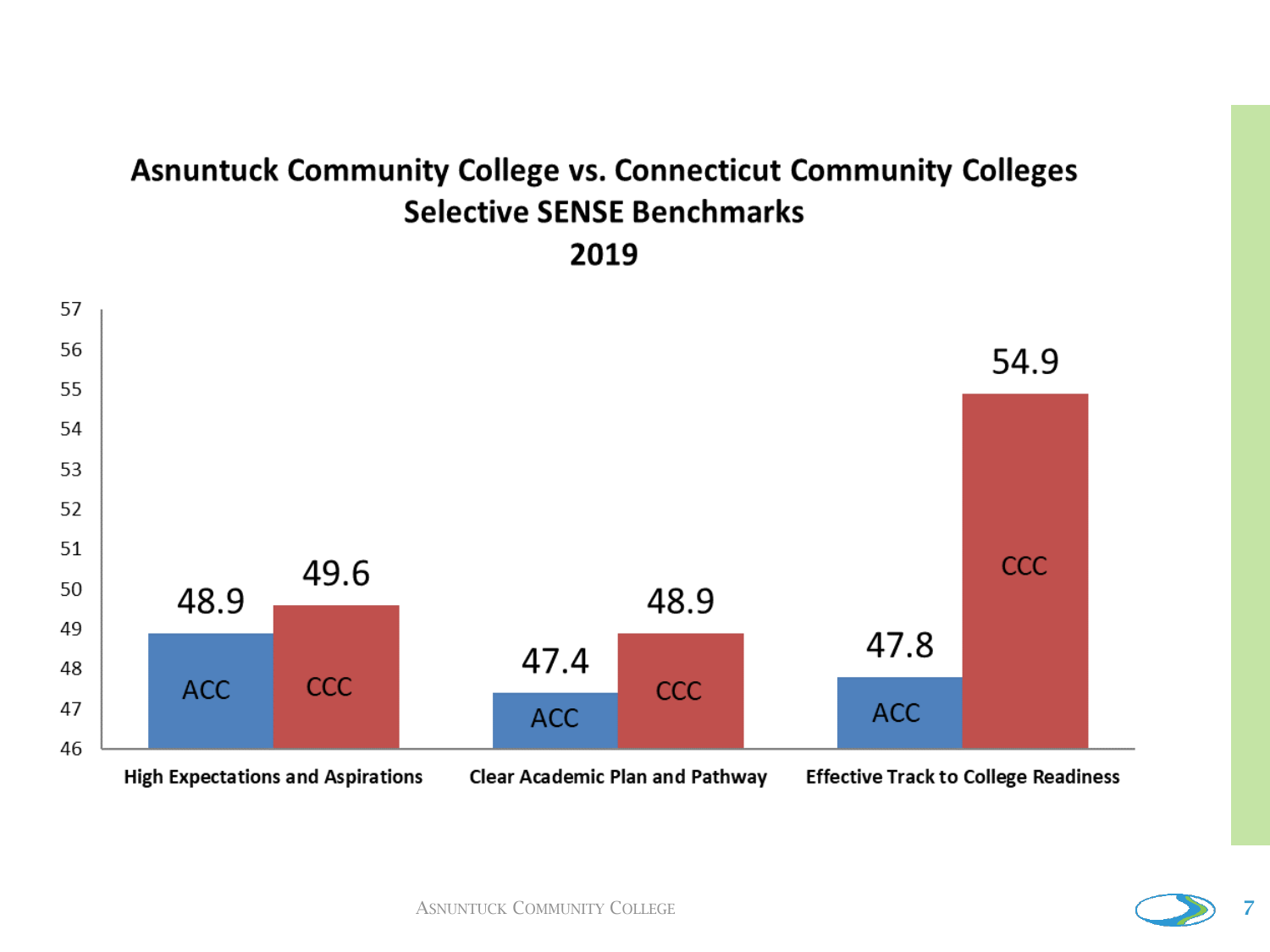High Expectations and Aspirations

- Respond to each item using a five-point scale from *Strongly agree* to *Strongly disagree*:
	- The instructors at this college want me to succeed (18b)
	- I have the motivation to do what it takes to succeed in college (18t)
	- I am prepared academically to succeed in college (18u)
- During the first three weeks of your first semester, how often did you:
	- Turn in an assignment late (19c)
	- Not turn in an assignment (19d)
	- Come to class without completing readings or assignments (19f)
	- Skip class (19s)

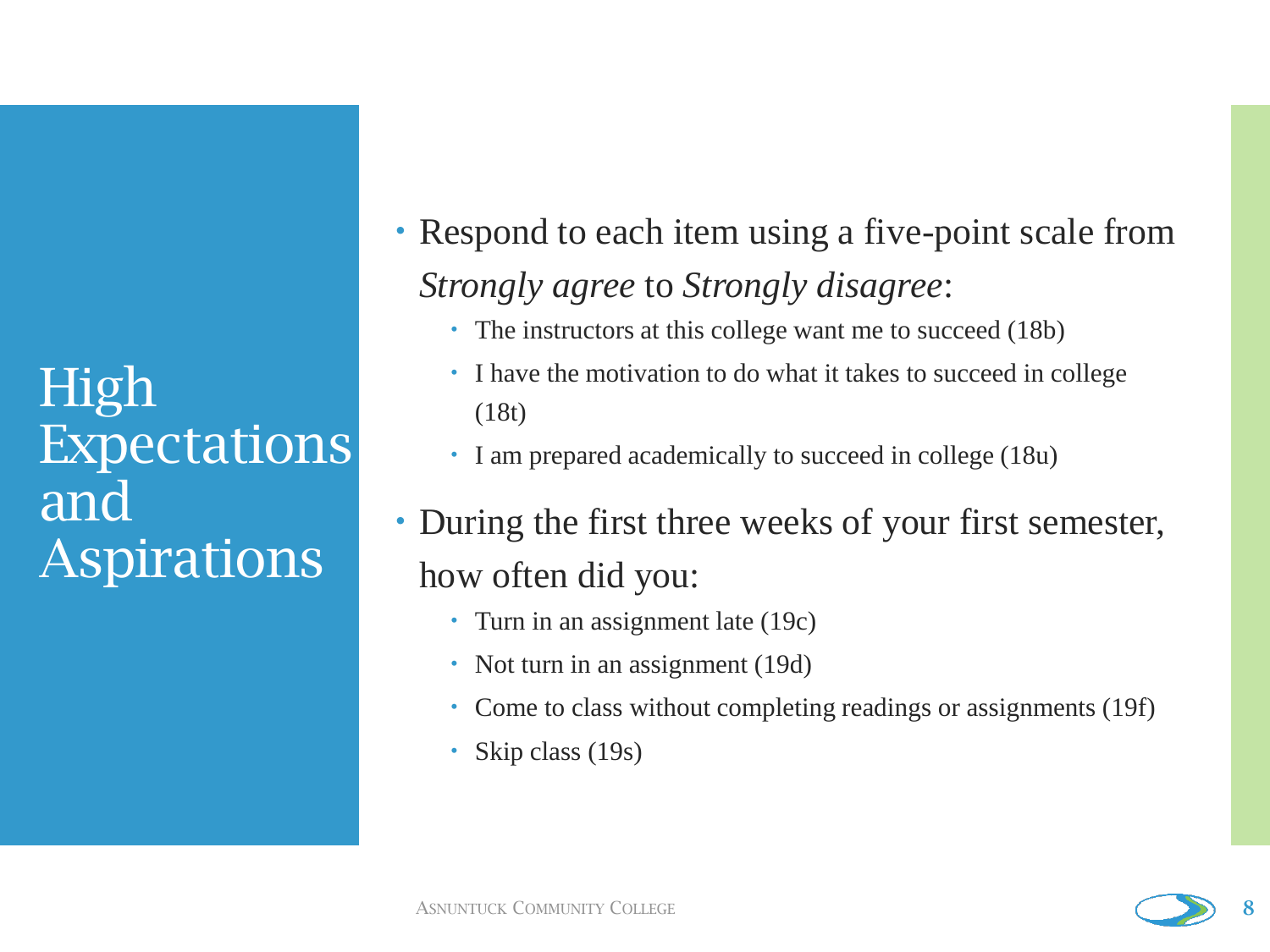#### **High Expectations and Aspirations**

|                                                                      | % of Students who<br>responded "AGREE or<br><b>STRONGLY AGREE"</b> |      |      |                |
|----------------------------------------------------------------------|--------------------------------------------------------------------|------|------|----------------|
|                                                                      | <b>2009</b>                                                        |      |      | 2012 2015 2019 |
| 18b. The instructors at this college want me to succeed              | 87.9I                                                              | 91.1 | 91.6 | 93.7           |
| 18t. I have the motivation to do what it takes to succeed in college | 91.5                                                               | 92.6 | 87.3 | 80.3           |
| 18u. I am prepared academically to succeed in college                | 88.1                                                               | 91.6 | 85.2 | 79.9           |

# High Expectations and Aspirations

|                                                               | % of Students who<br>responded "2 OR MORE<br><b>TIMES"</b> |      |      |      |
|---------------------------------------------------------------|------------------------------------------------------------|------|------|------|
|                                                               | 2009                                                       | 2012 | 2015 | 2019 |
| 19c. Turn in an assignment late                               | 4.2 <sub>l</sub>                                           | 2.9  | 12.3 | 13.5 |
| 19d. Not turn in an assignment                                | 3.7 <sub>l</sub>                                           | 5.5  | 11.2 | 7.5  |
| 19f. Come to class without completing readings or assignments | 9.4                                                        | 14.5 | 18.3 | 15.5 |
| 19s. Skip class                                               | 4.2                                                        | 4.4  | 13.1 | 7.4  |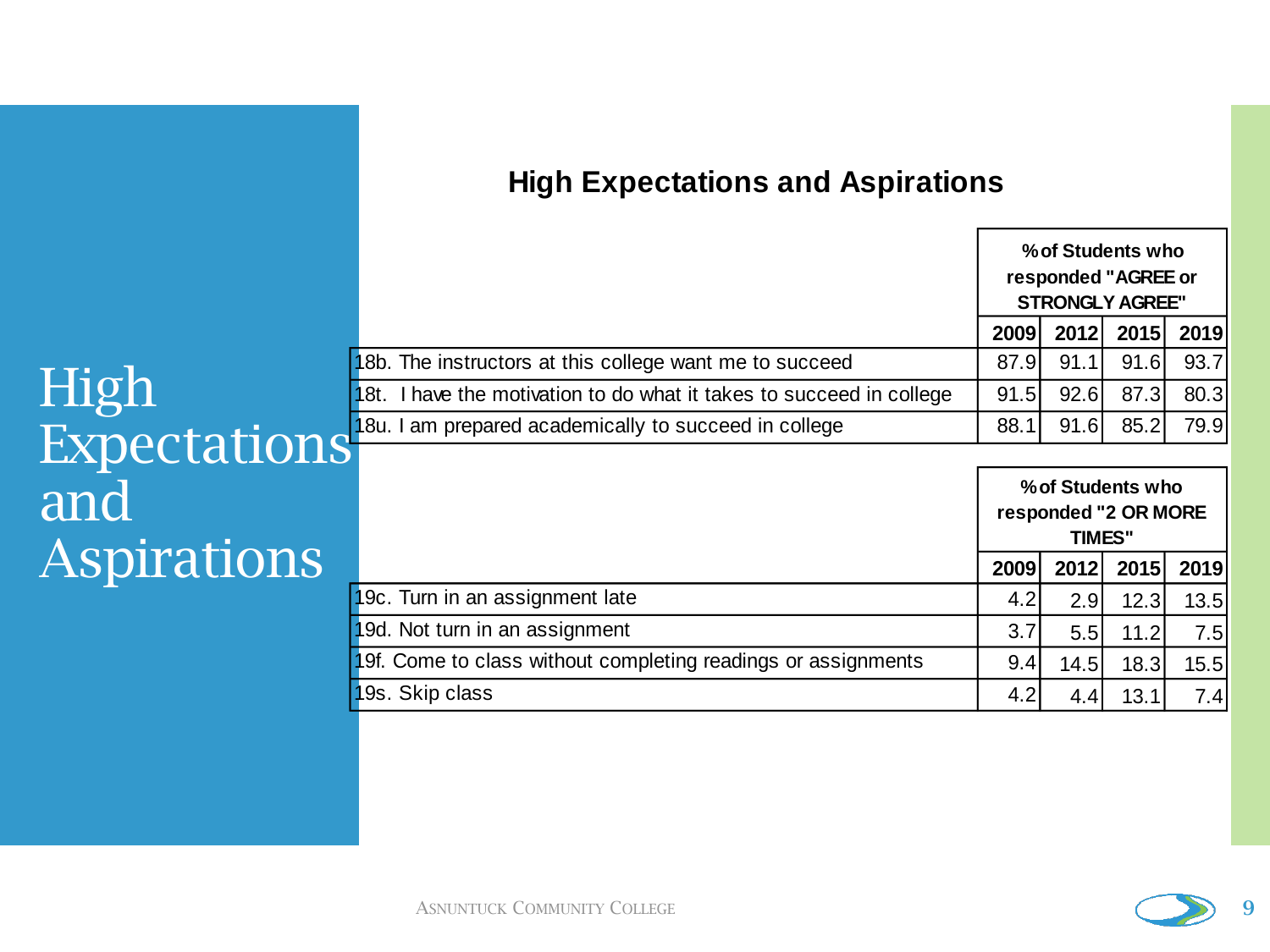Clear Academic Plan and Pathway

- Respond to each item using a five-point scale from *Strongly agree* to *Strongly disagree*:
	- I was able to meet with an academic advisor at times convenient for me (18d)
	- An advisor helped me to select a course of study, program, or major (18e)
	- An advisor helped me to set academic goals and to create a plan for achieving them (18f)
	- An advisor helped me to identify the courses I needed to take during my first semester/quarter (18g)
	- A college staff member talked with me about my commitments outside of school (work, children, dependents, etc.) to help me figure out how many courses to take (18h)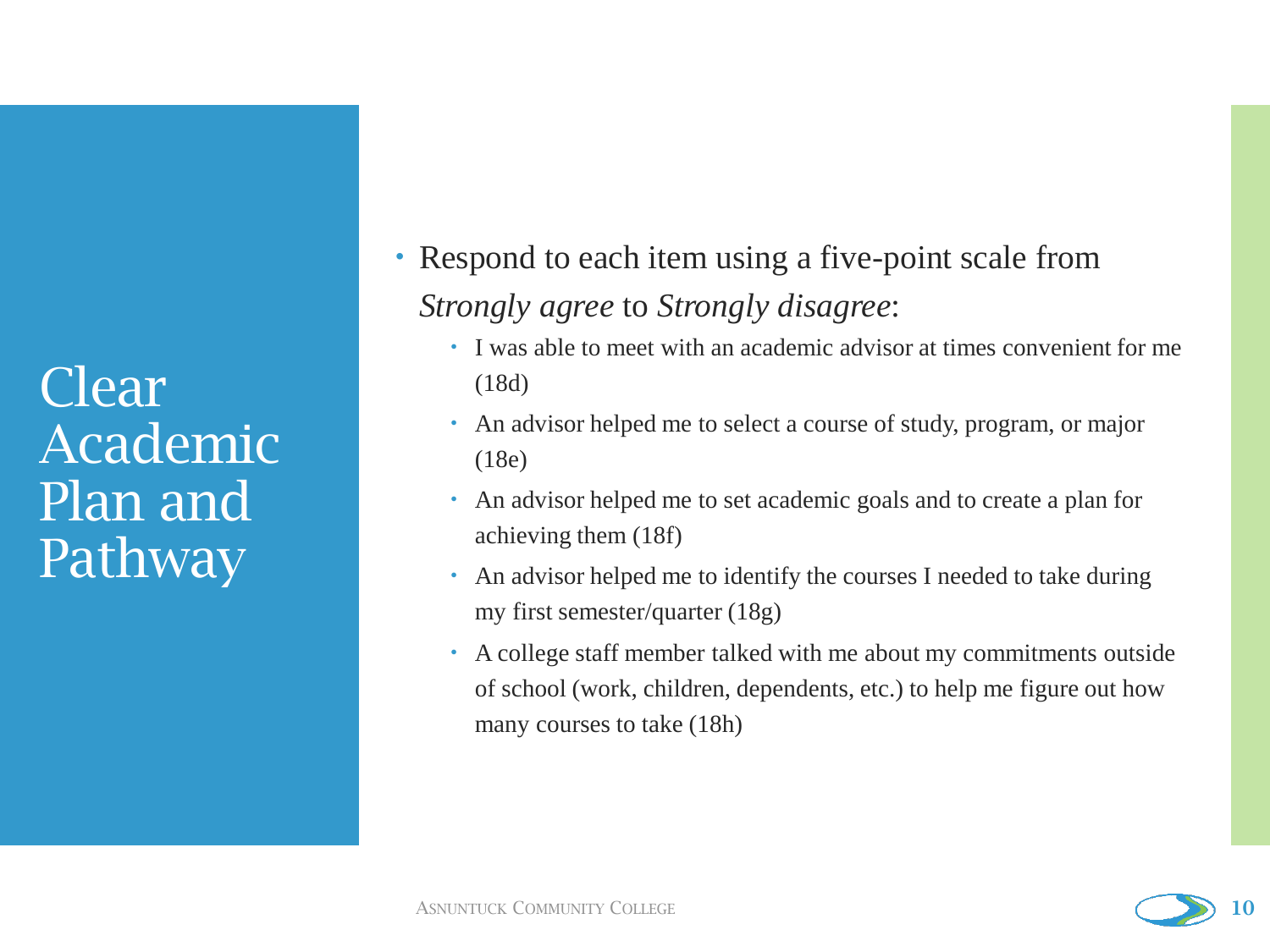## **Clear Academic Plan and Pathway**

|                                                            | % of Students who<br>responded "AGREE or |      |      |      |
|------------------------------------------------------------|------------------------------------------|------|------|------|
|                                                            |                                          |      |      |      |
|                                                            | <b>STRONGLY AGREE"</b>                   |      |      |      |
|                                                            | 2009                                     | 2012 | 2015 | 2019 |
| 18d. I was able to meet with an academic                   |                                          |      |      |      |
| advisor at times convenient for me                         | 73.3                                     | 73.2 | 70.2 | 58.4 |
| 18e. An advisor helped me to select a                      |                                          |      |      |      |
| course of study, program, or major                         | 68.6                                     | 69   | 71.5 | 65.5 |
| 18f. An advisor helped me to set academic goals and to     |                                          |      |      |      |
| create a plan for achieving them                           | 34.9                                     | 37.9 | 48.9 | 34.4 |
| 18g. An advisor helped me to identify the courses I needed |                                          |      |      |      |
| to take during my first semester/quarter                   | 70.4                                     | 74.9 | 73.3 | 70.7 |
| 18h. A college staff member talked with me about my        |                                          |      |      |      |
| commitments outside of school (work, children, dependents, |                                          |      |      |      |
| etc.) to help me figure out how many courses to take       | 34.3                                     | 35.8 | 41   | 33.8 |

Clear Academic Plan and Pathway<sup>1</sup>

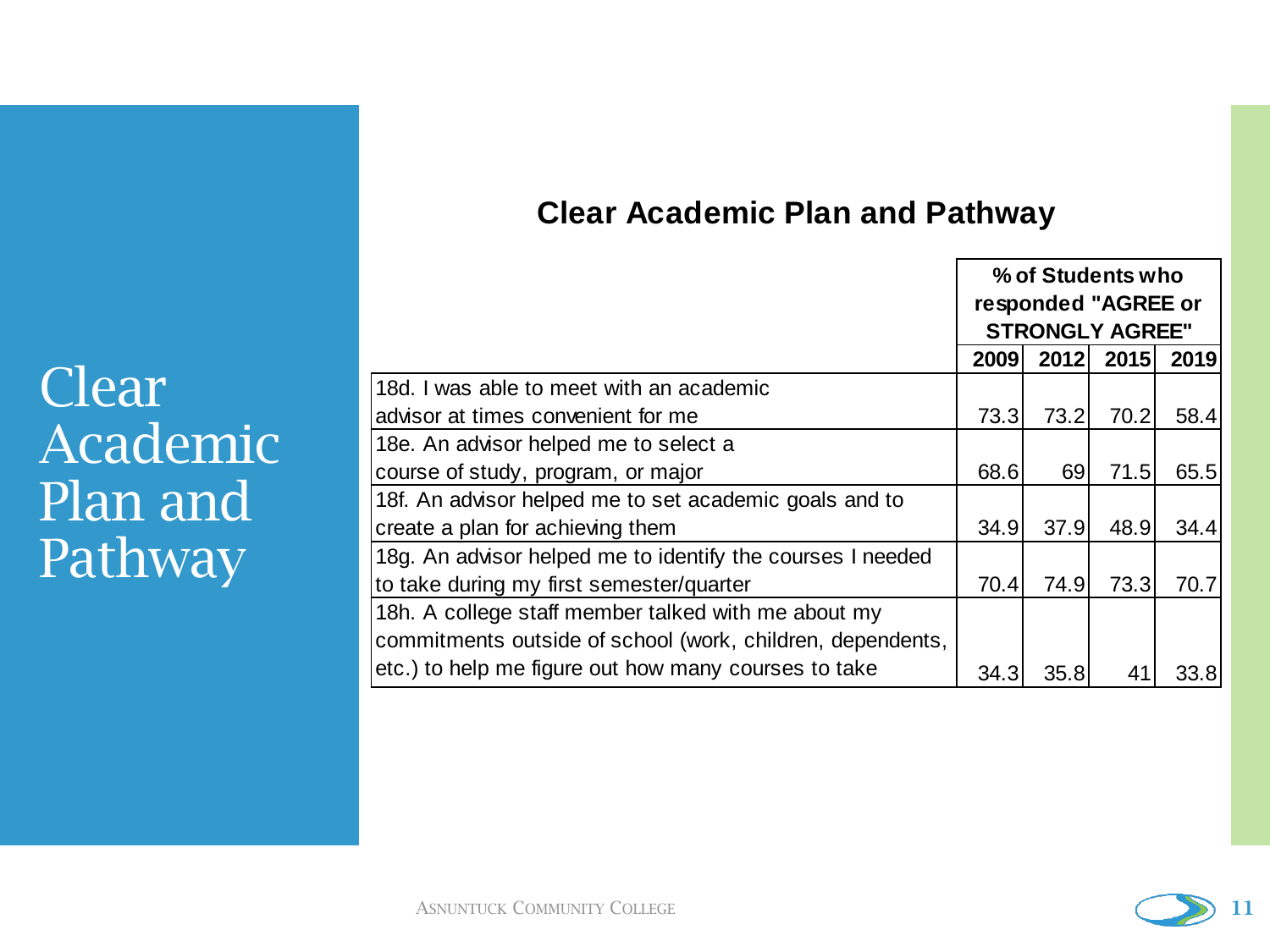**Effective** Track to College Readiness

## Respond with *Yes* or *No*:

- Before I could register for classes I was required to take a placement test to assess my skills in reading, writing, and/or math (12a)
- I took a placement test (12b)
- This college required me to enroll in classes indicated by my placement test scores during my first semester/quarter (14)
- Respond to each item using a five-point scale from *Strongly agree* to *Strongly disagree*:
	- I learned to improve my study skills (listening, note taking, highlighting readings, working with others, etc.) (21a)
	- I learned to understand my academic strengths and weaknesses (21b)
	- I learned skills and strategies to improve my test-taking ability (21c)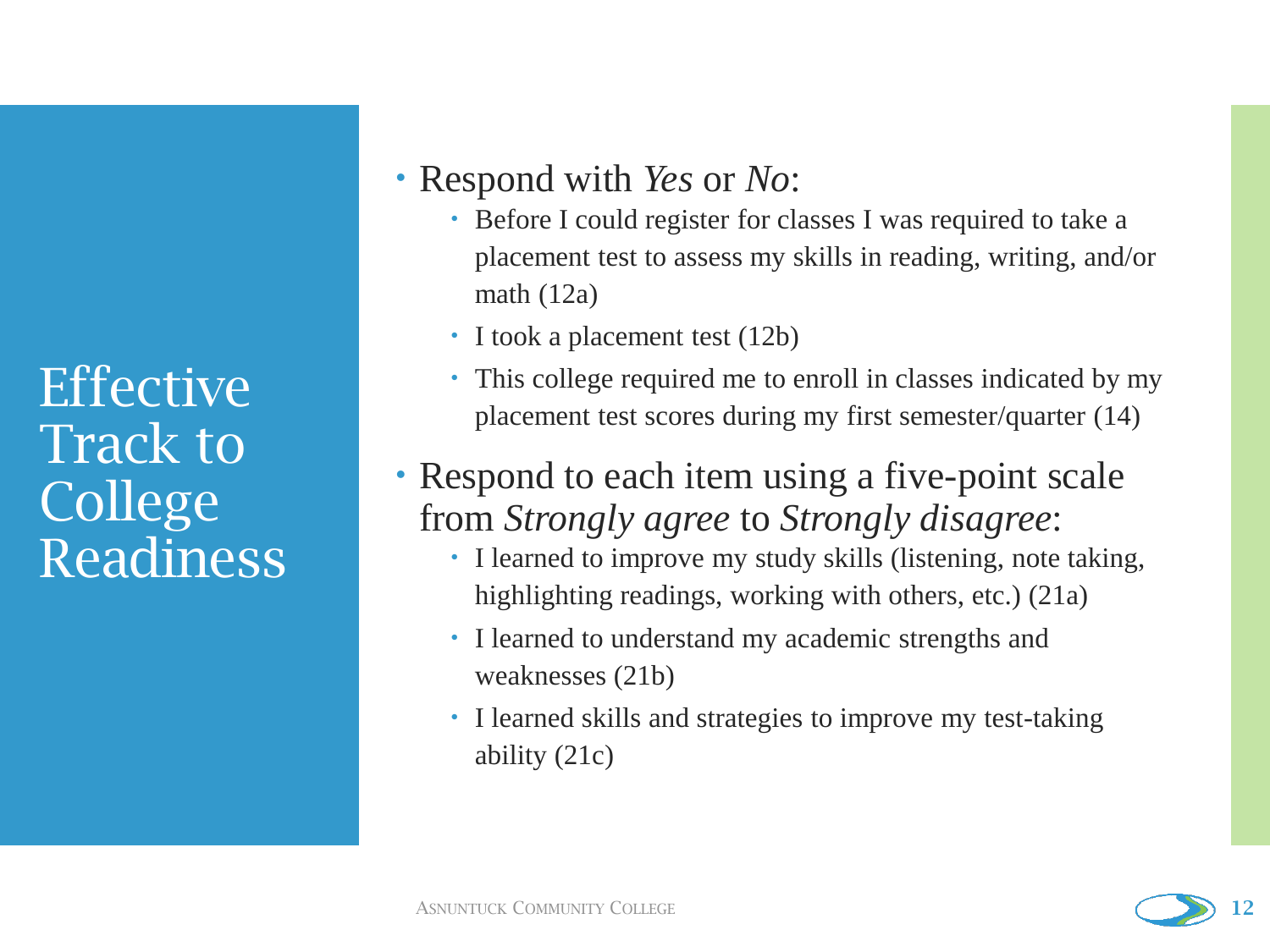#### **Effective Track to College Readiness**

|                                                                                                       | 2009                        | 2012 | 2015 | 2019 |
|-------------------------------------------------------------------------------------------------------|-----------------------------|------|------|------|
|                                                                                                       | % of Students who responded |      |      |      |
|                                                                                                       | "YES"                       |      |      |      |
| 12a. Before I could register for classes, I was required to<br>take a placement test (COMPASS, ASSET, |                             |      |      |      |
| ACCUPLACER, SAT, ACT, etc.) to assess my skills in                                                    | 77.8                        | 85.4 | 83.2 | 67.5 |
| reading, writing, and/or math                                                                         |                             |      |      |      |
| 12b. I took a placement test (COMPASS, ASSET,                                                         | 80.3                        | 89.8 | 85.0 | 80.8 |
| ACCUPLACER, SAT, ACT, etc.)                                                                           |                             |      |      |      |
| 14. This college required me to enroll in classes                                                     |                             |      |      |      |
| indicated by my placement test scores during my first                                                 | 58.7                        | 70.0 | 70.7 | 56.5 |
| semester/quarter                                                                                      |                             |      |      |      |
|                                                                                                       |                             |      |      |      |

|                                                            | % of Students who responded<br>"AGREE or STRONGLY AGREE" |       |      |      |  |
|------------------------------------------------------------|----------------------------------------------------------|-------|------|------|--|
| 21a. I learned to improve my study skills (listening, note |                                                          |       |      |      |  |
| Itaking, highlighting readings, working with others, etc.) | 74.8l                                                    | 71.31 | 79.6 | 79.3 |  |
| 21b. I learned to understand my academic strengths         | 68.0                                                     | 74.1  | 80.3 | 72.6 |  |
| and weaknesses                                             |                                                          |       |      |      |  |
| 21c. I learned skills and strategies to improve my test-   | 54.7                                                     | 51.1  | 59.4 | 58.9 |  |
| taking ability                                             |                                                          |       |      |      |  |

**Effective** Track to College Readiness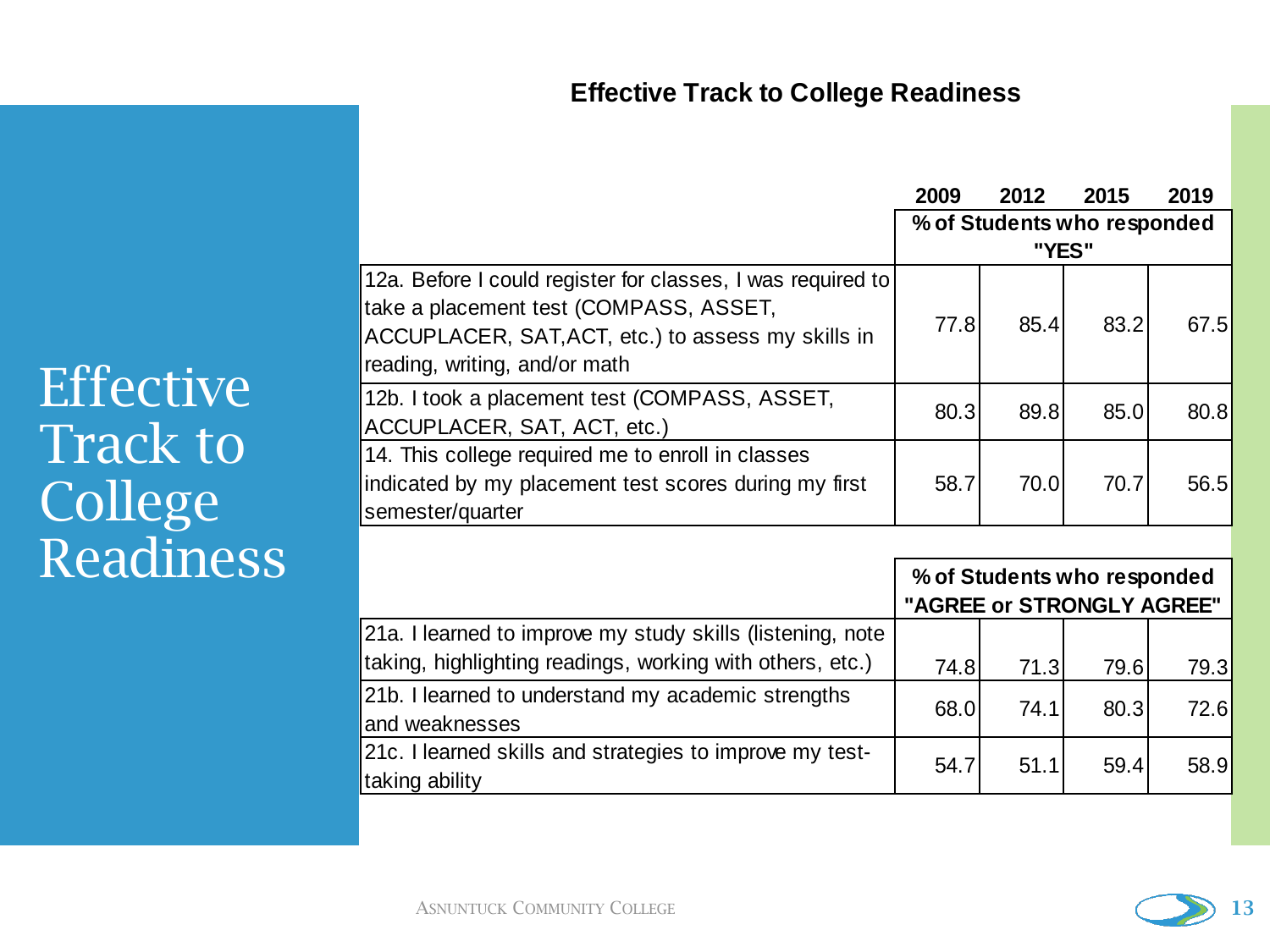Six SENSE Benchmarks

- Early Connections
- High Expectations and Aspirations
- Clear Academic Plan and Pathway
- Effective Track to College Readiness
- Engaged Learning
- Academic and Social Support Network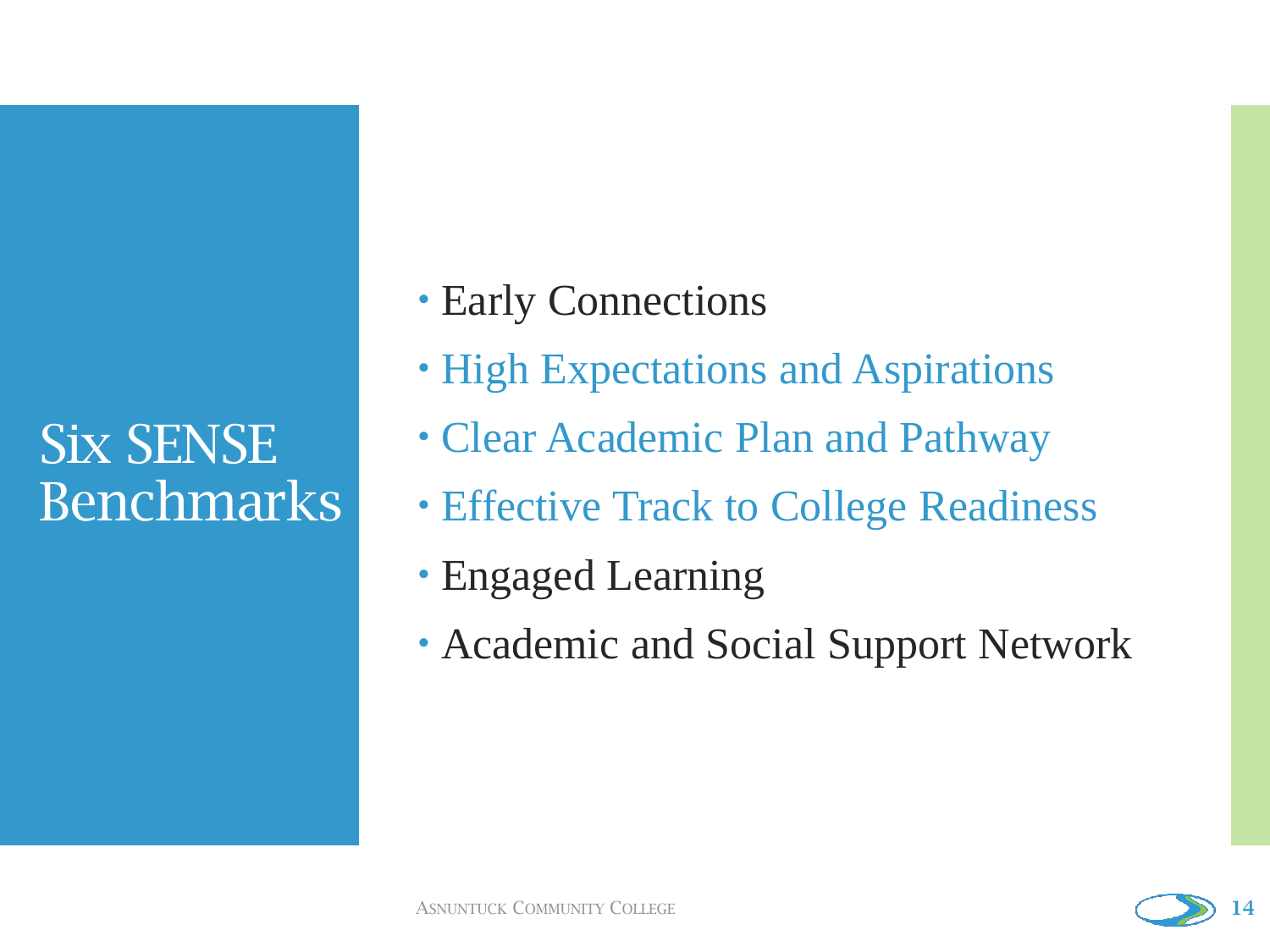**Strategies** to Promote Learning that Matters

The Center describes key strategies to promote learning that matters:

- Strengthen classroom engagement
- Integrate student support into learning experiences
- Expand professional development focused on engaging students
- Focus institutional policies on creating the conditions for learning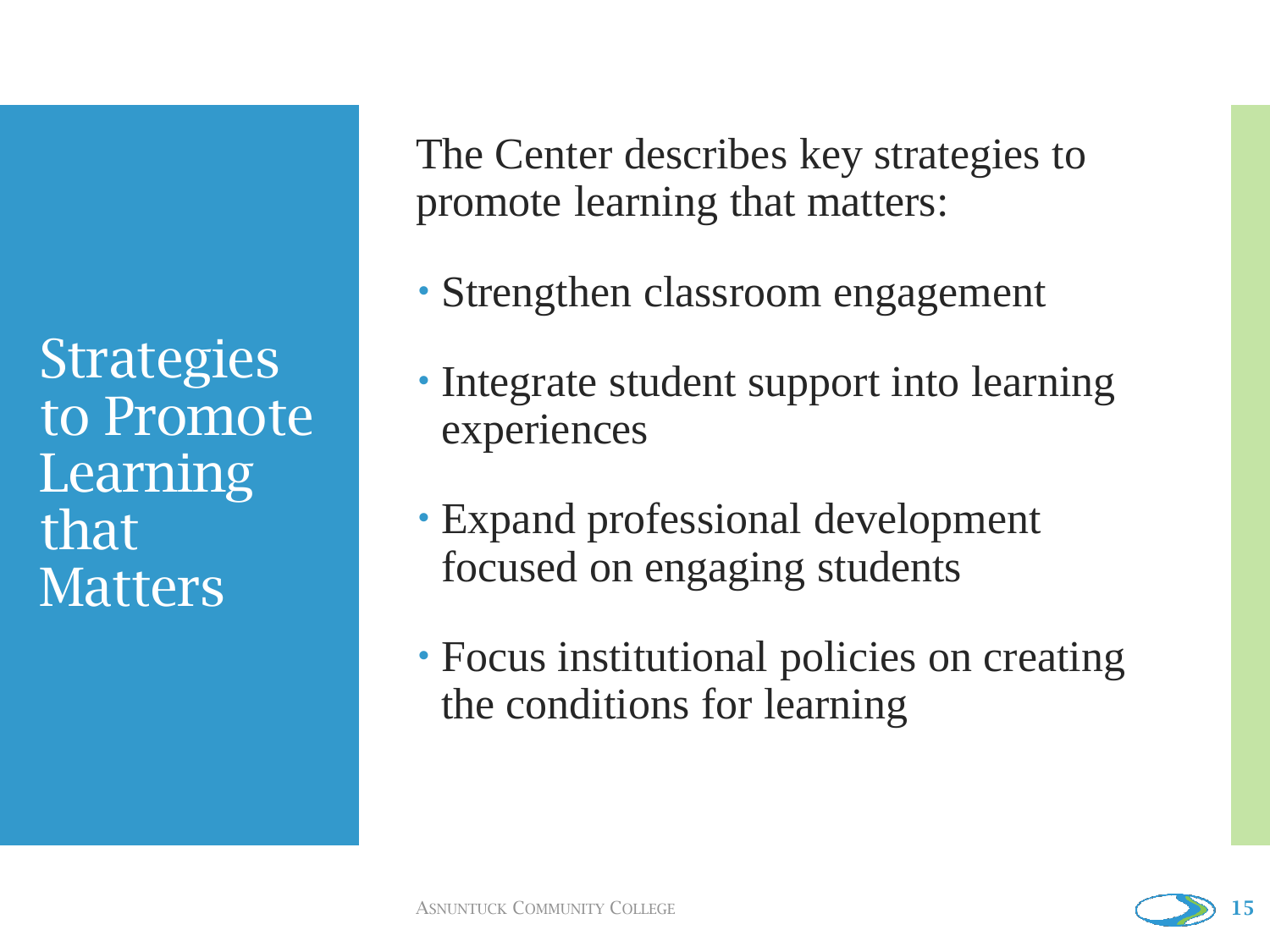Strengthen classroom engagement

Integrate Student Support into Learning Experiences

- Raise expectations
- Promote active, engaged learning
- Build and encourage relationships
- Ensure that students know where they stand

 Students are most likely to succeed when expectations are high and they receive the support they need to rise to those expectations

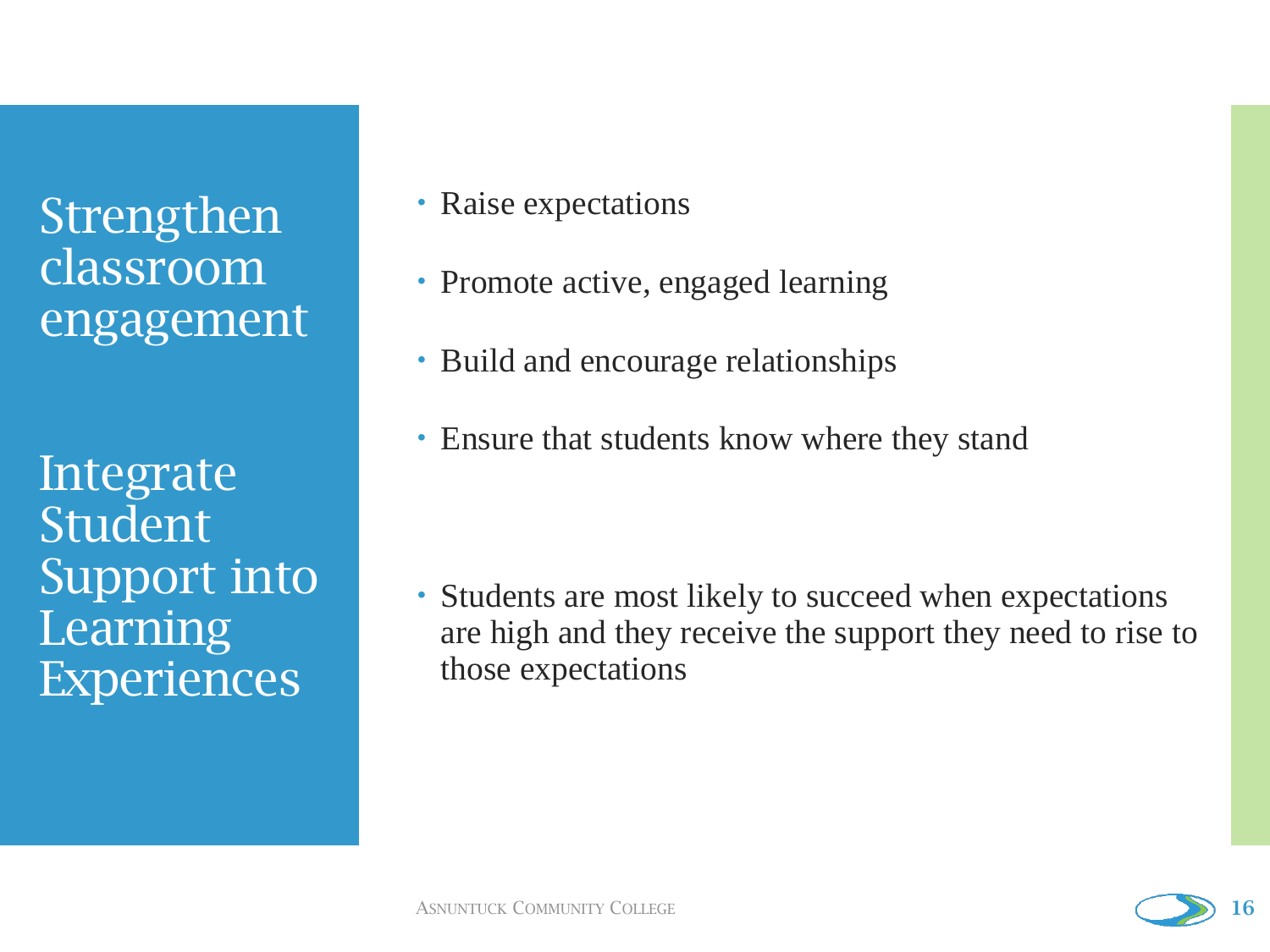## Expand PD

Focus Institutional Policies on Creating the **Conditions** for Learning

- Expand professional development focused on engaging students
- Institutional policies focused on student success are most effective when colleges mandate student participation in activities that are shown to increase persistence and improve student outcomes